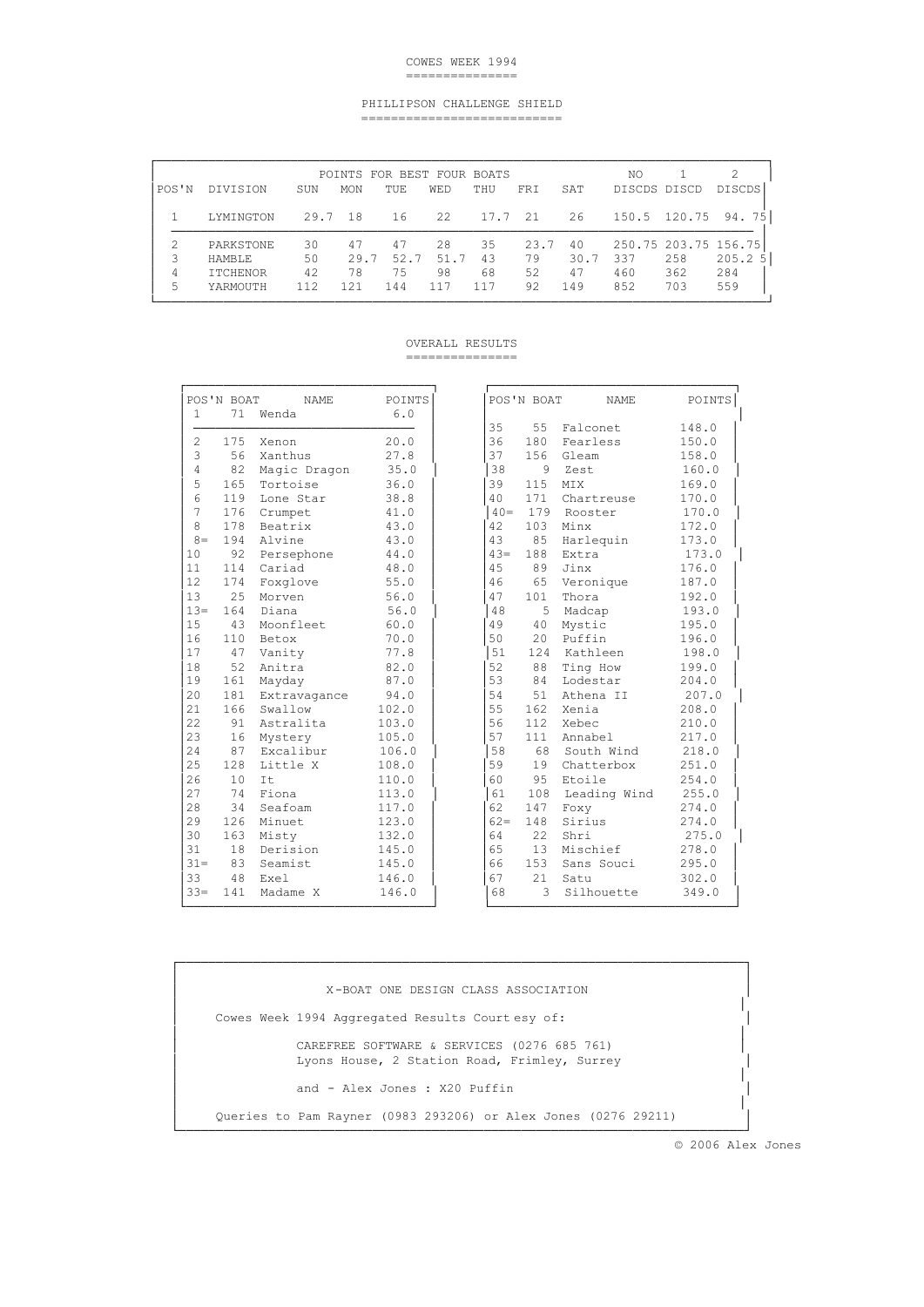COWES

|                      |    | RACES<br>POINTS      | POINTS TOTALS             |                                     |
|----------------------|----|----------------------|---------------------------|-------------------------------------|
| PROVISIONAL OR FINAL | ᢑ  |                      | NO.                       | POSITION                            |
| DAY                  |    | SU MO TU WE TH FR SA | $DTS -$<br>$DTS-$<br>DTS- | LIST                                |
| DATE                 | 30 |                      | CARD<br>CARDS<br>CARDS    |                                     |
| NAME<br>BOAT         |    |                      |                           | POINTS<br>POS'N BOAT<br><b>NAME</b> |
| 20 Puffin            | 36 | 30 50 46 52 50 41 29 | 298<br>246<br>196         | 196.0<br>Puffin<br>20               |
| 51 Athena II         | 40 | 50 59 39 47 51 45 26 | 258<br>207<br>317         | 207.0<br>Athena II<br>.51           |

╘═══╩══════════════════════╛ └─────────────────────────────────┘

## HAMBLE

| ======               |                |                  |          |                |     |          |           |           |         |               |        |       |            |              |        |
|----------------------|----------------|------------------|----------|----------------|-----|----------|-----------|-----------|---------|---------------|--------|-------|------------|--------------|--------|
|                      |                |                  | POINTS   |                |     | RACES    |           |           |         | POINTS TOTALS |        |       |            |              |        |
| PROVISIONAL OR FINAL | F              | F                |          |                |     |          |           |           | NO.     |               | 2      |       |            | POSITION     |        |
| <b>DAY</b>           | SA             | SU               | MΩ       |                | WF. | TН       | <b>FR</b> | SA        | $DIS -$ | $DIS-$        | $DIS-$ |       |            | LIST         |        |
| DATE                 | 30             | 31               |          | 2              | Β   | 4        | .5        | 6         | CARDS   | CARD          | CARDS  |       |            |              |        |
| NAME<br>BOAT         |                |                  |          |                |     |          |           |           |         |               |        |       | POS'N BOAT | <b>NAME</b>  | POINTS |
|                      |                |                  |          |                |     |          |           |           |         |               |        |       | 71         | Wenda        | 6.0    |
| 13 Mischief          | 42             | ND.              | 51 51 RE |                |     | 61 46 RE |           |           | 416     | 347           | 278    |       |            |              |        |
| 19 Chatterbox        | 35             | 27               | 58       | 53             | .57 | 56       | RE.       | RE.       | 389     | 320           | 251    | 2     | 82         | Magic Dragon | 35.0   |
| 21 Satu              | $==$           | NF               | 61       | 56             | 61  | 55       | PS        | RE.       | 440     | 371           | 302    | 3     | 174        | Foxglove     | 55.0   |
| 22 Shri              | 4.5            | 52               | 62 54 58 |                |     | 60       | -51       | <b>RE</b> | 406     | 337           | 275    | 4     | 166        | Swallow      | 102.0  |
| 71 Wenda             |                | PS               |          |                |     | 5        | 3         |           | 80      | 11            | 6      | 5     | 91         | Astralita    | 103.0  |
| 82 Magic Dragon      | $\overline{2}$ | 5                | 8        | 19             | 12  | २        | 2.4       |           | 78      | 54            | 35     | 6     | 128        | Little X     | 108.0  |
| 84 Lodestar          | ND.            | 20               | 48       | 52             | -48 | 45       | 43        | RF.       | 325     | 256           | 204    |       | 180        | Fearless     | 150.0  |
| 91 Astralita         | 16             | 1 O              | 22       | 36             | -22 | 24       | 44        | 25        | 183     | 139           | 103    | 8     | 171        | Chartreuse   | 170.0  |
| 124 Kathleen         | 20             | 51               | 42       | 48             | 50  | 37       | 38        | -33       | 299     | 248           | 198    | $8 =$ | 179        | Rooster      | 170.0  |
| 128 Little X         | <b>PS</b>      | 42               |          | 23             | 2.4 | 32       | 25        | 19        | 182     | 140           | 108    | 10    | 124        | Kathleen     | 198.0  |
| 166 Swallow          | 11             | 2.2 <sub>1</sub> | 39       | 13             | 23  | 23       | 2.8       | 21        | 169     | 130           | 102    | 11    | 84         | Lodestar     | 204.0  |
| 171<br>Chartreuse    | RE             | 2.4              | 45       | 32             | 33  | 36 NC    |           | -RE       | 310     | 239           | 170    | 12    | 19         | Chatterbox   | 251.0  |
| 174 Foxglove         |                | 1.5              | 4        | 2.0            | 31  | 12       | 36        | -4        | 122     | 86            | 55     | 13    | 22         | Shri         | 275.0  |
| 179 Rooster          | 25             | 36               | 21       | <b>PS</b>      | 17  | RF.      | 27        | RF.       | 308     | 239           | 170    | 14    | 13         | Mischief     | 278.0  |
| 180 Fearless         | <b>ND</b>      | 26               | 35       | 31 59 26 39 32 |     |          |           |           | 248     | 189           | 150    | 15    | 21         | Satu         | 302.0  |
|                      |                |                  |          |                |     |          |           |           |         |               |        |       |            |              |        |

# ITCHENOR<br>========

|                      |      |     | POINTS                |       |                  | <b>RACES</b> |      |     |         | POINTS TOTALS |        |        |    |            |              |        |  |  |  |
|----------------------|------|-----|-----------------------|-------|------------------|--------------|------|-----|---------|---------------|--------|--------|----|------------|--------------|--------|--|--|--|
| PROVISIONAL OR FINAL | F    |     |                       |       |                  |              | F    | F   | NO      |               |        | 2      |    |            | POSITION     |        |  |  |  |
| DAY                  | SA   | SU  | MO                    | TU.   | WF.              | TН           | FR   | SA  | $DIS -$ |               | $DIS-$ | $DIS-$ |    |            | LIST         |        |  |  |  |
| DATE                 | 30   | 31  |                       | 2     | 3                |              | 5    | 6   | CARDS   |               | CARD   | CARDS  |    |            |              |        |  |  |  |
| NAME<br>BOAT         |      |     |                       |       |                  |              |      |     |         |               |        |        |    | POS'N BOAT | NAME         | POINTS |  |  |  |
|                      |      |     |                       |       |                  |              |      |     |         |               |        |        |    | 114        | Cariad       | 48.0   |  |  |  |
| $10$ It              | RF.  |     | ND 24 37 16 21 12 NC  |       |                  |              |      |     | 250     |               | 179    | 110    |    |            |              |        |  |  |  |
| 16 Mystery           | PS   |     | 9 34 27               |       | 27               | 28 PS        |      | -14 | 208     |               | 139    | 105    | 2  | 52         | Anitra       | 82.0   |  |  |  |
| 40 Mystic            | PS   | RE. | RE                    |       | PS 34 ND         |              | -1.5 |     | 333     |               | 264    | 195    | 3  | 181        | Extravagance | 94.0   |  |  |  |
| 52 Anitra            | 34   | 11  | 26                    | 42    | 45               | 10           | 23   |     | 169     |               | 124    | 82     | 4  | 16         | Mystery      | 105.0  |  |  |  |
| Thora<br>101         | PS   | 43  | 43                    | 41    | 40               | 33 35        |      | RF. | 304     |               | 235    | 192    | 5  | 10         | Tt.          | 110.0  |  |  |  |
| 103 Minx             | 30   | 4.5 | 44                    | 49    | 26               | 43           | 32   | -27 | 266     |               | 217    | 172    | 6  | 141        | Madame X     | 146.0  |  |  |  |
| 111<br>Annabel       | 43   | 44  | 55                    | 47    | 54               | 20 52        |      | RF. | 341     |               | 272    | 217    |    | 103        | Minx         | 172.0  |  |  |  |
| 112 Xebec            | $==$ |     | 14 P.S.               |       | $26$ 32 RE NC == |              |      |     | 352     |               | 281    | 210    | 8  | 188        | Extra        | 173.0  |  |  |  |
| 114 Cariad           | 17   | 8   | 13                    |       | 30               | 25           |      | 13  | 103     |               | 73     | 48     | 9  | 101        | Thora        | 192.0  |  |  |  |
| 141 Madame X         | 27   | RE. | 31                    | 15    | 55               | 47           | 22   | -31 | 270     |               | 201    | 146    | 10 | 40         | Mystic       | 195.0  |  |  |  |
| 181 Extravagance     | 12   | 41  | 15                    | 29 39 |                  | 17           | 18   | -15 | 174     |               | 133    | 94     | 11 | 112        | Xebec        | 210.0  |  |  |  |
| 188 Extra            | $==$ | $=$ | $40$ $40$ 29 27 37 == |       |                  |              |      |     | 315     |               | 244    | 173    | 12 | 111        | Annabel      | 217.0  |  |  |  |
|                      |      |     |                       |       |                  |              |      |     |         |               |        |        |    |            |              |        |  |  |  |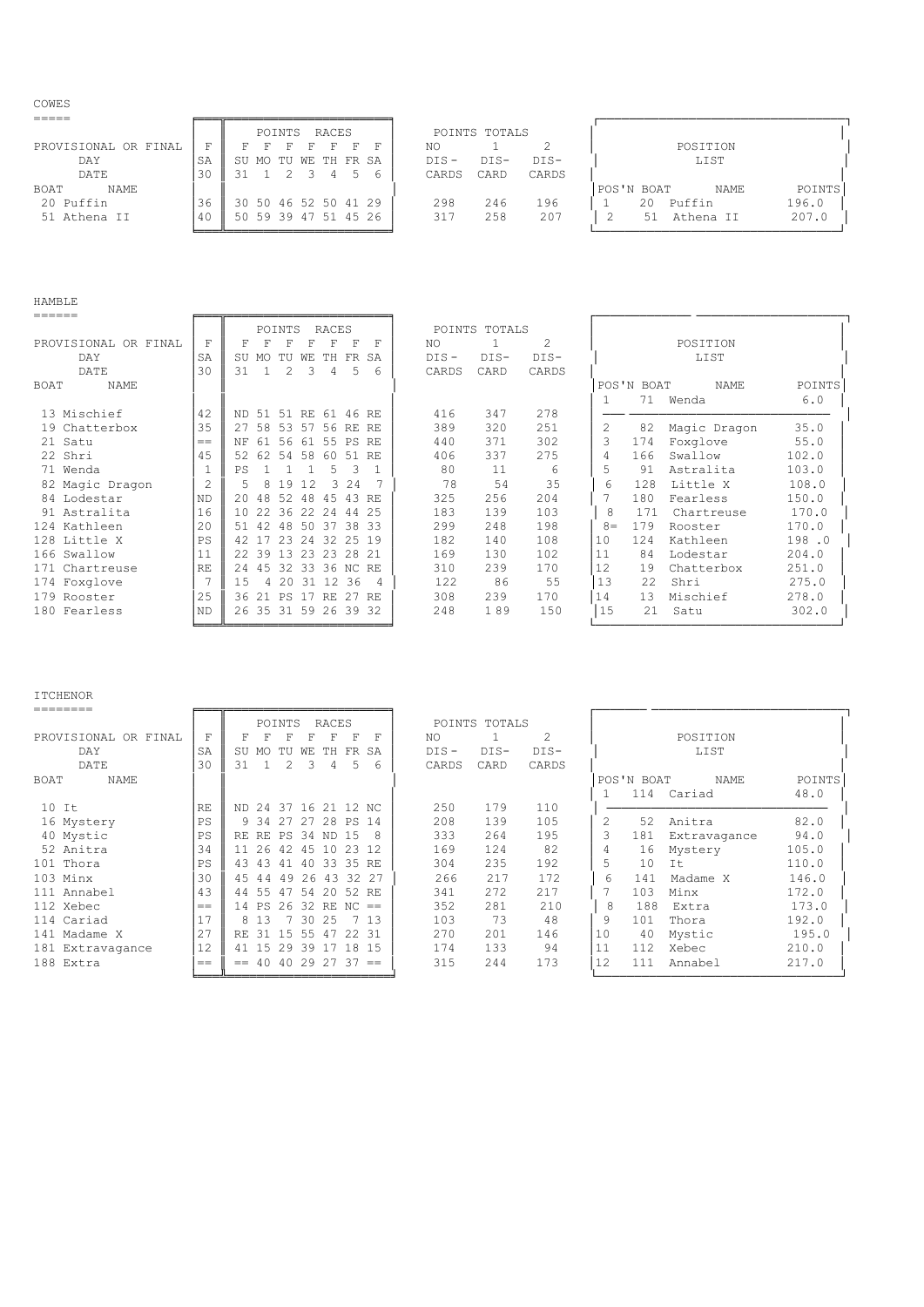LYMINGTON

| ---------            |     |                                                                         |                             |                                     |
|----------------------|-----|-------------------------------------------------------------------------|-----------------------------|-------------------------------------|
|                      |     | <b>RACES</b><br>POINTS                                                  | POINTS TOTALS               |                                     |
| PROVISIONAL OR FINAL | F   | F<br>F<br>F<br>F<br>F<br>F<br>F                                         | $\mathfrak{D}$<br>NO<br>1   | POSITION                            |
| DAY                  | SA  | TU<br>TH FR<br>SA<br>SU MO<br>WE                                        | $DIS-$<br>$DIS-$<br>$DIS -$ | LIST                                |
| DATE                 | 30  | $\mathcal{D}_{\mathcal{L}}$<br>3<br>5<br>31<br>$\overline{4}$<br>1<br>6 | CARD<br>CARDS<br>CARDS      |                                     |
| <b>NAME</b><br>BOAT  |     |                                                                         |                             | POS'N BOAT<br><b>NAME</b><br>POINTS |
|                      |     |                                                                         |                             | 175<br>20.0<br>Xenon<br>-1.         |
| 3 Silhouette         | 37  | ND RE NC NC ND NC $==$                                                  | 491<br>420<br>349           |                                     |
| 9 Zest               | 9   | 39 23<br>-34<br>35 29 PS<br><b>RE</b>                                   | 298<br>229<br>160           | 2<br>27.8<br>56<br>Xanthus          |
| 18 Derision          | 1.5 | 33<br>33 RE<br>30 19<br>30<br>47                                        | 261<br>192<br>145           | 3<br>38.8<br>119<br>Lone Star       |
| 48 Exel              | 10  | 38<br>32<br>10<br>38 49<br>48<br>2.8                                    | 243<br>194<br>146           | 176<br>41.0<br>4<br>Crumpet         |
| 56 Xanthus           | 3   | $\mathcal{D}_{\mathcal{L}}$<br>.5<br>19<br>16<br>PS<br>$\overline{4}$   | 27.7<br>115.7<br>46.7       | 5<br>178<br>43.0<br>Beatrix         |
| South Wind<br>68     | NC  | 4.5<br>36 54<br>42<br>RE.<br>41<br>$=$                                  | 287<br>358<br>218           | 6<br>92<br>44.0<br>Persephone       |
| 83 Seamist           | NC  | 30<br>-30<br>5<br>RF.<br><b>RE</b><br>NC<br>11                          | 285<br>214<br>145           | 7<br>164<br>Diana<br>56.0           |
| Excalibur<br>87      | NC  | 19<br>2.4<br>30<br>23<br>34<br>10<br>41                                 | 106<br>181<br>140           | 8<br>87.0<br>161<br>Mayday          |
| 88 Ting How          | 28  | 38<br>38<br>-53<br>33<br>46<br>-44<br>RE                                | 321<br>252<br>199           | 9<br>87<br>106.0<br>Excalibur       |
| 92 Persephone        | 14  | 16<br>18<br>13<br>2<br>9<br>ND<br>4                                     | 131<br>62<br>44             | 10<br>163<br>Misty<br>132.0         |
| 119<br>Lone Star     | 4   | 33<br>6<br>8<br>14<br>1 DO 10                                           | 141.7<br>38.7<br>71.7       | 11<br>18<br>Derision<br>145.0       |
| 147 Foxy             | $=$ | NC 25 NC 38 PS<br>$=$<br>$=$                                            | 416<br>345<br>274           | $11 =$<br>145.0<br>83<br>Seamist    |
| 156 Gleam            | 8   | 7<br>PS<br>11<br>DO RE<br>PS                                            | 227<br>297<br>158           | 13<br>48<br>146.0<br>Exel           |
| 161 Mayday           | 19  | 2.5<br>13<br>31<br>11<br>$==$<br>$=$                                    | 158<br>87<br>229            | 14<br>156<br>158.0<br>Gleam         |
| 163 Misty            | $=$ | 23<br>49<br>8<br>35 PS<br>49<br>-17                                     | 181<br>250<br>132           | 15<br>9<br>160.0<br>Zest            |
| 164 Diana            | 29  | 18<br>9<br>12<br>2.1<br>10<br>18                                        | 74<br>56<br>95              | 16<br>88<br>199.0<br>Ting How       |
| 175 Xenon            | 39  | 37<br>12<br>3<br>2<br>6<br>6<br>3                                       | 69<br>32<br>2.0             | 17<br>68<br>South Wind<br>218.0     |
| 176 Crumpet          | 5   | 2.1<br>3<br>5<br>18<br>8<br>-14<br>11                                   | 59<br>80<br>41              | 18<br>147<br>274.0<br>Foxy          |
| 178 Beatrix          | 21  | 19<br>11<br>6<br>3<br>4 PS<br>RE                                        | 181<br>112<br>43            | 19<br>349.0<br>3<br>Silhouette      |
|                      |     |                                                                         |                             |                                     |

### PARKSTONE

|                      |                |                 | POINTS   |           |     | <b>RACES</b> |      |           |     |         | POINTS TOTALS |        |    |            |              |        |  |  |  |
|----------------------|----------------|-----------------|----------|-----------|-----|--------------|------|-----------|-----|---------|---------------|--------|----|------------|--------------|--------|--|--|--|
| PROVISIONAL OR FINAL | F              |                 |          |           |     |              | F    | F         | NO. |         |               | 2      |    |            | POSITION     |        |  |  |  |
| <b>DAY</b>           | SA             | SU              | MO.      | TU        | WF. | TН           | FR   | <b>SA</b> |     | $DIS -$ | $DIS-$        | $DIS-$ |    |            | LIST         |        |  |  |  |
| DATE                 | 30             | 31              |          | 2         | ٦   | 4            | 5    | 6         |     | CARDS   | CARD          | CARDS  |    |            |              |        |  |  |  |
| BOAT<br>NAME         |                |                 |          |           |     |              |      |           |     |         |               |        |    | POS'N BOAT | NAME         | POINTS |  |  |  |
|                      |                |                 |          |           |     |              |      |           |     |         |               |        |    | 165        | Tortoise     | 36.0   |  |  |  |
| 25 Morven            | RF.            |                 | 13 18    | ND.       | 7   | 22           | 9    | 9         |     | 147     | 78            | 56     |    |            |              |        |  |  |  |
| 43 Moonfleet         | 41             | 2.5             | 5.       | 2.1       | 1.5 | 13           | 6    | <b>ND</b> |     | 154     | 85            | 60     | 2  | 194        | Alvine       | 43.0   |  |  |  |
| 47 Vanity            | <b>ND</b>      |                 | 2 PS     | RE        |     | 2            |      | DO        |     | 216.7   | 146.7         | 77.7   | 3  | 2.5        | Morven       | 56.0   |  |  |  |
| 55 Falconet          | 26             | 49              | 47       | 22        | 19  |              | ND.  | RE.       |     | 286     | 217           | 148    | 4  | 43         | Moonfleet    | 60.0   |  |  |  |
| 65 Veronique         | N <sub>C</sub> | 16              | 46       | 50        | 46  | 39           | 40   | RE.       |     | 306     | 237           | 187    | 5  | 47         | Vanity       | 77.8   |  |  |  |
| 74 Fiona             | 22             | 29              | -ND      | 9         | 44  | 34           | 21   | 20        |     | 226     | 157           | 113    | 6  | 74         | Fiona        | 113.0  |  |  |  |
| 85 Harlequin         | 32             | 32 <sub>1</sub> | 36       | 43        | 2.8 | 58           | 34   | -NC       |     | 302     | 231           | 173    |    | 126        | Minuet       | 123.0  |  |  |  |
| 89 Jinx              | 33             | 48              | 52       | 35        | 43  | 42           | 8    | RE.       |     | 297     | 228           | 176    | 8  | 55         | Falconet     | 148.0  |  |  |  |
| 108 Leading Wind     | <b>ND</b>      | 28              | 54       | $= - - -$ |     | 52 50        |      | - NC      |     | 397     | 326           | 255    | 9  | 85         | Harlequin    | 173.0  |  |  |  |
| 126 Minuet           | 13             |                 | 20       | 18        | -37 | RE           | 31   | RE.       |     | 261     | 192           | 123    | 10 | 89         | Jinx         | 176.0  |  |  |  |
| 165 Tortoise         | 6              |                 | 3 14     | 4         | 25  |              | 9 PS | 6         |     | 130     | 61            | 36     | 11 | 65         | Veronique    | 187.0  |  |  |  |
| 194 Alvine           | RE             |                 | 12 10 16 |           | 2   | 14           | 16   |           |     | 75      | 59            | 43     | 12 | 108        | Leading Wind | 255.0  |  |  |  |
|                      |                |                 |          |           |     |              |      |           |     |         |               |        |    |            |              |        |  |  |  |

### YARMOUTH

|                      |     |                      | POINTS               |             |    | RACES    |     |      |         | POINTS TOTALS |        |   |            |            |        |  |  |  |
|----------------------|-----|----------------------|----------------------|-------------|----|----------|-----|------|---------|---------------|--------|---|------------|------------|--------|--|--|--|
| PROVISIONAL OR FINAL | F   |                      |                      |             |    |          | F   | F    | NO.     |               | 2      |   |            | POSITION   |        |  |  |  |
| DAY                  | SA  | SU                   | MO.                  | TU          | WE | TH FR SA |     |      | $DIS -$ | DIS-          | $DIS-$ |   | LIST       |            |        |  |  |  |
| <b>DATE</b>          | 30  | 31                   |                      |             |    | 4        | 5   | 6    | CARDS   | CARD          | CARDS  |   |            |            |        |  |  |  |
| <b>NAME</b><br>BOAT  |     |                      |                      |             |    |          |     |      |         |               |        |   | POS'N BOAT | NAME       | POINTS |  |  |  |
|                      |     |                      |                      |             |    |          |     |      |         |               |        |   | 110        | Betox      | 70.0   |  |  |  |
| 5 Madcap             | $=$ | 40                   | 28 PS 41 15 DO ND    |             |    |          |     |      | 332     | 262           | 193    |   |            |            |        |  |  |  |
| 34 Seafoam           | 23  | 31 27                |                      | 28 20 40 20 |    |          |     | - 24 | 190     | 150           | 119    | 2 | 34         | Seafoam    | 119.0  |  |  |  |
| 95 Etoile            | $=$ |                      | ND 57 44 56 48 49 == |             |    |          |     |      | 394     | 323           | 254    | २ | 115        | MIX        | 169.0  |  |  |  |
| 110 Betox            | 18  |                      | 62917141617ND        |             |    |          |     |      | 168     | 99            | 70     | 4 | 5          | Madcap     | 193.0  |  |  |  |
| 115 MIX              | 24  |                      | 35 37 PS 51 46 29 22 |             |    |          |     |      | 289     | 220           | 169    | 5 | 162        | X enia     | 208.0  |  |  |  |
| 148 Sirius           | 38  |                      | 53 60 55 62 59       |             |    |          | -47 | RE.  | 405     | 336           | 274    | 6 | 95         | Etoile     | 254.0  |  |  |  |
| 153 Sans Souci       | 31  | RE 56 NC 60 57 53 RE |                      |             |    |          |     |      | 435     | 364           | 295    |   | 148        | Sirius     | 274.0  |  |  |  |
| 162 Xenia            | 44  | ND 53 PS 42 53 26 34 |                      |             |    |          |     |      | 346     | 277           | 208    | 8 | 153        | Sans Souci | 295.0  |  |  |  |
|                      |     |                      |                      |             |    |          |     |      |         |               |        |   |            |            |        |  |  |  |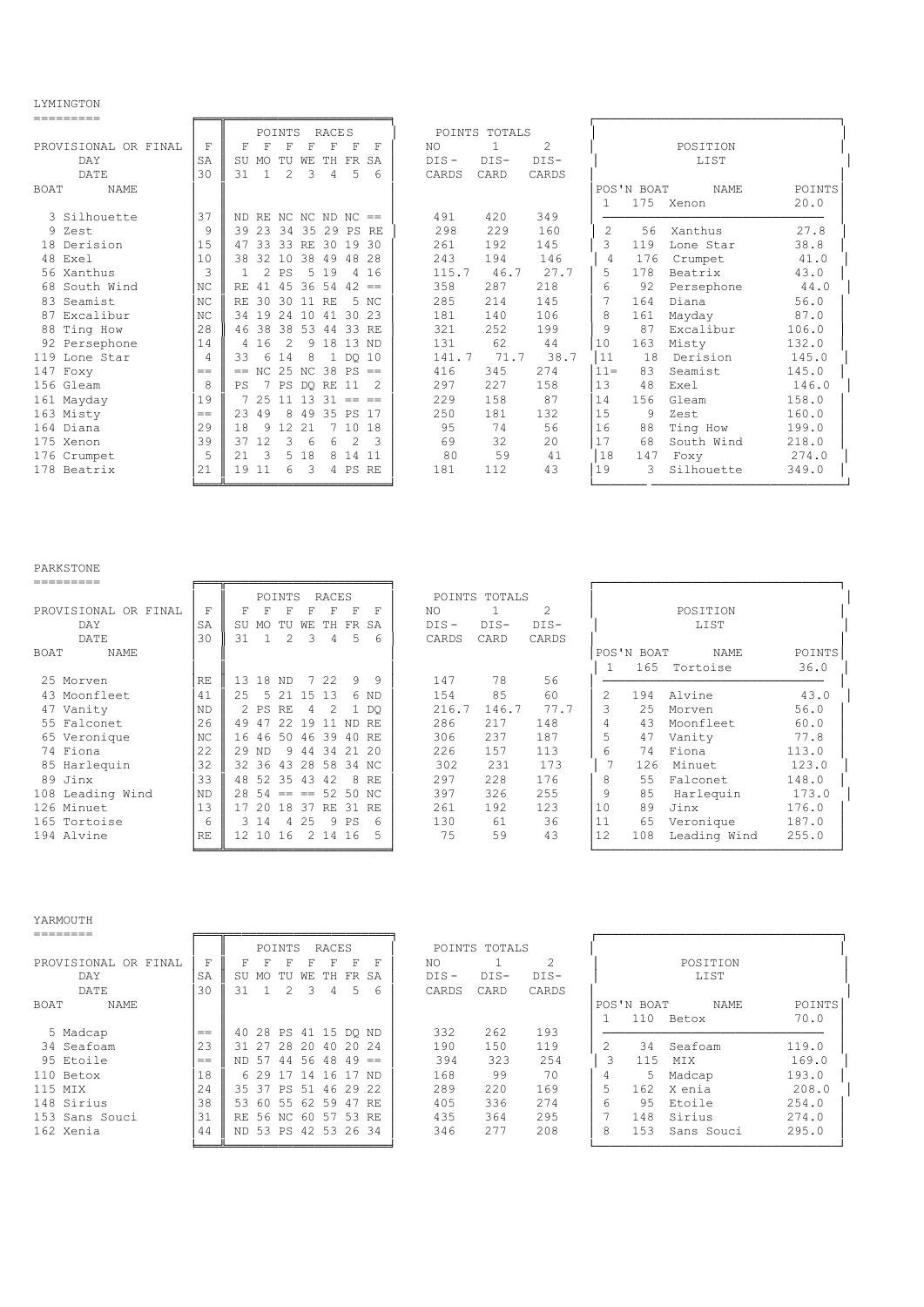### LIFEBOAT SPOONS

| ---------------              |                  |                                                                   |                                      |                                                                |
|------------------------------|------------------|-------------------------------------------------------------------|--------------------------------------|----------------------------------------------------------------|
|                              |                  | POINTS<br>RACES                                                   | POINTS TOTALS                        |                                                                |
| PROVISIONAL OR FINAL         | $\mathbf{F}$     | F<br>F<br>F<br>$\mathbf F$<br>$\mathbf F$<br>F<br>$_{\rm F}$      | $\overline{c}$<br>$\mathbf{1}$<br>NO | POSITION                                                       |
| DAY                          | SA               | SU MO<br>TU WE TH FR<br>SA                                        | $DIS -$<br>$DIS-$<br>$DIS-$          | LIST                                                           |
| DATE                         | 30               | 31<br>$\mathbf{1}$<br>$\overline{c}$<br>3<br>5<br>4<br>$\epsilon$ | CARDS<br>CARD<br>CARDS               |                                                                |
| <b>BOAT</b><br><b>NAME</b>   |                  |                                                                   |                                      | <b>POINTS</b><br>POS'N BOAT<br><b>NAME</b>                     |
|                              |                  |                                                                   |                                      | 174<br>Foxglove<br>55.0<br>$\mathbf{1}$                        |
| 5 Madcap                     | $=$              | 40 28 PS 41 15 DQ ND                                              | 262<br>332<br>193                    | $\overline{c}$<br>164<br>56.0<br>Diana                         |
| 9 Zest                       | 9                | 39 23 34 35 29 PS RE                                              | 229<br>298<br>160                    | 52<br>3<br>Anitra<br>82.0                                      |
| 16 Mystery                   | PS               | 34 27 27 28 PS 14<br>9                                            | 208<br>139<br>105                    |                                                                |
| 18 Derision                  | 15               | 47 33 33 RE 30 19 30                                              | 261<br>192<br>145                    | 94.0<br>4<br>181<br>Extravagance                               |
| 19 Chatterbox                | 35               | 27 58 53 57 56 RE RE                                              | 389<br>320<br>251                    | 5<br>1 66<br>Swallow<br>102.0                                  |
| 20 Puffin                    | 36               | 30 50 46 52 50 41 29                                              | 298<br>246<br>196                    | 6<br>91<br>Astralita<br>103.0                                  |
| 21 Satu                      | $=$              | NF 61 56 61 55 PS RE                                              | 440<br>371<br>302                    | 7<br>Mystery<br>105.0<br>16                                    |
| 34 Seafoam                   | 23               | 28 20 40 20<br>31 27<br>24                                        | 150<br>119<br>190                    | 8<br>87<br>Excalibur<br>106.0                                  |
| 40 Mystic                    | PS               | RE RE PS 34 ND 15<br>8                                            | 264<br>333<br>195                    | 9<br>128<br>Little X<br>108.0                                  |
| 48 Exel                      | 10               | 38 32 10 38 49 48 28                                              | 194<br>146<br>243                    | 10<br>74<br>Fiona<br>113.0                                     |
| 52 Anitra                    | 34               | 11 26 42 45 10 23 12                                              | 124<br>82<br>169                     | 34<br>Seafoam<br>119.0<br>11                                   |
| 55 Falconet                  | 26               | 49 47 22 19 11 ND RE                                              | 217<br>286<br>148                    | 12<br>Misty<br>163<br>132.0                                    |
| 68 South Wind                | NC               | RE 41 45 36 54 42<br>$\!=\!=$                                     | 358<br>287<br>218                    | 13<br>18<br>Derision<br>145.0                                  |
| 74 Fiona                     | 22               | $29$ ND<br>9 44 34 21 20                                          | 226<br>157<br>113                    | 14<br>48<br>Exel<br>146.0                                      |
| 84 Lodestar                  | <b>ND</b>        | 20 48 52 48 45 43 RE                                              | 325<br>256<br>204                    | 141<br>Madame X<br>$14 =$<br>146.0                             |
| 85 Harlequin                 | 32               | 32 36 43 28 58 34 NC                                              | 302<br>231<br>173                    | 16<br>55<br>Falconet<br>148.0                                  |
| 87 Excalibur                 | $_{\mathrm{NC}}$ | 34 19 24 10 41 30 23                                              | 106<br>181<br>140                    | 17<br>180<br>Fearless<br>150.0                                 |
| Ting How<br>88               | 28               | 46 38 38 53 44 33 RE                                              | 252<br>199<br>321                    | 18<br>9<br>Zest<br>160.0                                       |
| 89 Jinx                      | 33               | 48 52 35 43 42<br>8 RE                                            | 297<br>228<br>176                    | 19<br>115<br>MIX<br>169.0                                      |
| 91 Astralita                 | 16               | 10 22 36 22 24 44 25                                              | 139<br>103<br>183                    | 179<br>20<br>170.0<br>Rooster                                  |
| 95 Etoile                    | $=$              | ND 57 44 56 48 49<br>$=$ $=$                                      | 323<br>394<br>254                    | 21<br>103<br>172.0<br>Minx                                     |
| 101 Thora                    | PS               | 43 43 41 40 33 35 RE                                              | 235<br>192<br>304                    | 22<br>85<br>Harlequin<br>173.0                                 |
| 103 Minx                     | 30               | 45 44 49 26 43 32 27                                              | 217<br>266<br>172                    | 23<br>89<br>Jinx<br>176.0                                      |
| 108 Leading Wind             | <b>ND</b>        | $28$ 54 == == 52 50 NC                                            | 397<br>326<br>255                    | 24<br>101<br>Thora<br>192.0                                    |
| 112 Xebec                    | $=$              | 14 PS 26 32 RE NC<br>$=$                                          | 352<br>281<br>210                    | 25<br>5<br>Madcap<br>193.0                                     |
| 115 MIX                      | 24<br>20         | 35 37 PS 51 46 29 22                                              | 289<br>220<br>169<br>248             | 26<br>40<br>Mystic<br>195.0<br>2.0                             |
| 124 Kathleen                 | PS               | 51 42 48 50 37 38 33<br>42 17 23 24 32 25 19                      | 299<br>198<br>182<br>140<br>108      | 27<br>Puffin<br>196.0<br>28<br>198.0<br>124<br>Kat hleen       |
| 128 Little X                 | 27               | RE 31 15 55 47 22 31                                              | 270<br>201<br>146                    | 29<br>88<br>199.0                                              |
| 141 Madame X                 | $=$              | $== NC$ 25 NC 38 PS<br>$=$                                        | 416<br>345<br>274                    | Ting How<br>30<br>Lodestar<br>204.0<br>84                      |
| 147 Foxy                     |                  |                                                                   | 274                                  |                                                                |
| 148 Sirius<br>153 Sans Souci | 38<br>31         | 55 62 59 47 RE<br>53 60<br>RE 56 NC 60 57 53 RE                   | 336<br>405<br>295<br>435<br>364      | 31<br>112<br>Xebec<br>210.0<br>32<br>68<br>South Wind<br>218.0 |
|                              | $=$              | 23 49<br>49 35 PS<br>8<br>17                                      | 250<br>181<br>132                    | 33<br>19<br>251.0<br>Chatterbox                                |
| 163 Misty<br>164 Diana       | 29               | 9 12 21<br>7 10 18<br>18                                          | 9.5<br>74<br>56                      | 34<br>95<br>Etoile<br>254.0                                    |
| 166 Swallow                  | 11               | 22 39 13 23 23 28 21                                              | 169<br>130<br>102                    | 35<br>255.0<br>108                                             |
| 174 Foxglove                 | 7                | 20 31 12 36<br>15<br>$\overline{4}$<br>4                          | 86<br>122<br>55                      | Leading Wind<br>36<br>147<br>274.0<br>Foxy                     |
| 179 Rooster                  | 25               | 36 21 PS 17 RE 27 RE                                              | 308<br>239<br>170                    | $36=$<br>148<br>Sirius<br>274.0                                |
| 180 Fearless                 | ND               | 31 59 26 39<br>26 35<br>- 32                                      | 189<br>248<br>150                    | 38<br>153<br>295.0<br>Sans Souci                               |
| 181 Extravagance             | 12               | 41 15 29 39 17 18 15                                              | 174<br>133<br>94                     | 39<br>21<br>Satu<br>302.0                                      |
|                              |                  |                                                                   |                                      |                                                                |
|                              |                  |                                                                   |                                      |                                                                |

|                      |                |       | POINTS    |            | RACES |            |     |         | POINTS TOTALS |        |   |            |              |        |
|----------------------|----------------|-------|-----------|------------|-------|------------|-----|---------|---------------|--------|---|------------|--------------|--------|
| PROVISIONAL OR FINAL | F              |       |           |            | F     | F          | F   | NO      |               |        |   |            | POSITION     |        |
| DAY                  | SA             | SU MO | TU        | WF.        |       | TH FR SA   |     | $DTS -$ | $DTS-$        | $DTS-$ |   |            | LIST         |        |
| DATE.                | 30             | 31    | 2         |            | 4     |            |     | CARDS   | CARD          | CARDS  |   |            |              |        |
| NAME<br>BOAT         |                |       |           |            |       |            |     |         |               |        |   | POS'N BOAT | NAME         | POINTS |
|                      |                |       |           |            |       |            |     |         |               |        |   | 176        | Crumpet      | 41.0   |
| 84 Lodestar          | N <sub>D</sub> | 20    | 48 52     | 48 45 43   |       |            | RE. | 325     | 256           | 204    |   |            |              |        |
| 156 Gleam            | 8              | PS    |           | 7 PS DO RE |       | - 11       |     | 297     | 227           | 158    |   | 164        | Diana        | 56.0   |
| 164 Diana            | 29             | 18    | 9 1 2 2 1 |            |       | $-10^{-7}$ | 18  | 95      | 74            | 56     |   | 181        | Extravagance | 94.0   |
| 176 Crumpet          |                |       | 5.        | 18         | 8     | 14 11      |     | 80      | 59            | 41     | 4 | 156        | Gleam        | 158.0  |
| 181 Extravagance     | 12             | 41    |           | . 15 29 39 | 17    | 18 15      |     | 174     | 133           | 94     | 5 | 84         | Lodestar     | 204.0  |
|                      |                |       |           |            |       |            |     |         |               |        |   |            |              |        |

|                      |     |     |          | POINTS               |      | RACES    |         |   |         | POINTS TOTALS |        |    |            |              |               |
|----------------------|-----|-----|----------|----------------------|------|----------|---------|---|---------|---------------|--------|----|------------|--------------|---------------|
| PROVISIONAL OR FINAL | F.  |     |          |                      |      |          | F       | F | NO.     |               |        |    |            | POSITION     |               |
| DAY                  | SA  |     | SU MO TU |                      | WE   | TH FR SA |         |   | $DIS -$ | $DIS-$        | $DIS-$ |    |            | LIST         |               |
| DATE                 | 30  |     |          | $\mathcal{L}$        | -3   | 4        | 5       | 6 | CARDS   | CARD          | CARDS  |    |            |              |               |
| <b>BOAT</b><br>NAME  |     |     |          |                      |      |          |         |   |         |               |        |    | POS'N BOAT | <b>NAME</b>  | <b>POINTS</b> |
|                      |     |     |          |                      |      |          |         |   |         |               |        |    | 176        | Crumpet      | 41.0          |
| 84 Lodestar          | ND  |     |          | 20 48 52 48 45 43 RE |      |          |         |   | 325     | 256           | 204    |    |            |              |               |
| 156 Gleam            |     | PS. |          | 7 PS DO RE 11        |      |          |         |   | 297     | 227           | 158    |    | 164        | Diana        | 56.0          |
| 164 Diana            | 2.9 | 18  |          | 9 12 21              |      |          | 7 10 18 |   | 95      | 74            | 56     |    | 181        | Extravagance | 94.0          |
| 176 Crumpet          |     |     |          |                      | 5 18 | 8        | 14 11   |   | 80      | 59            | 41     |    | 156        | Gleam        | 158.0         |
| 181 Extravagance     | 12  |     |          | 41 15 29 39 17 18 15 |      |          |         |   | 174     | 133           | 94     | .5 | 84         | Lodestar     | 204.0         |